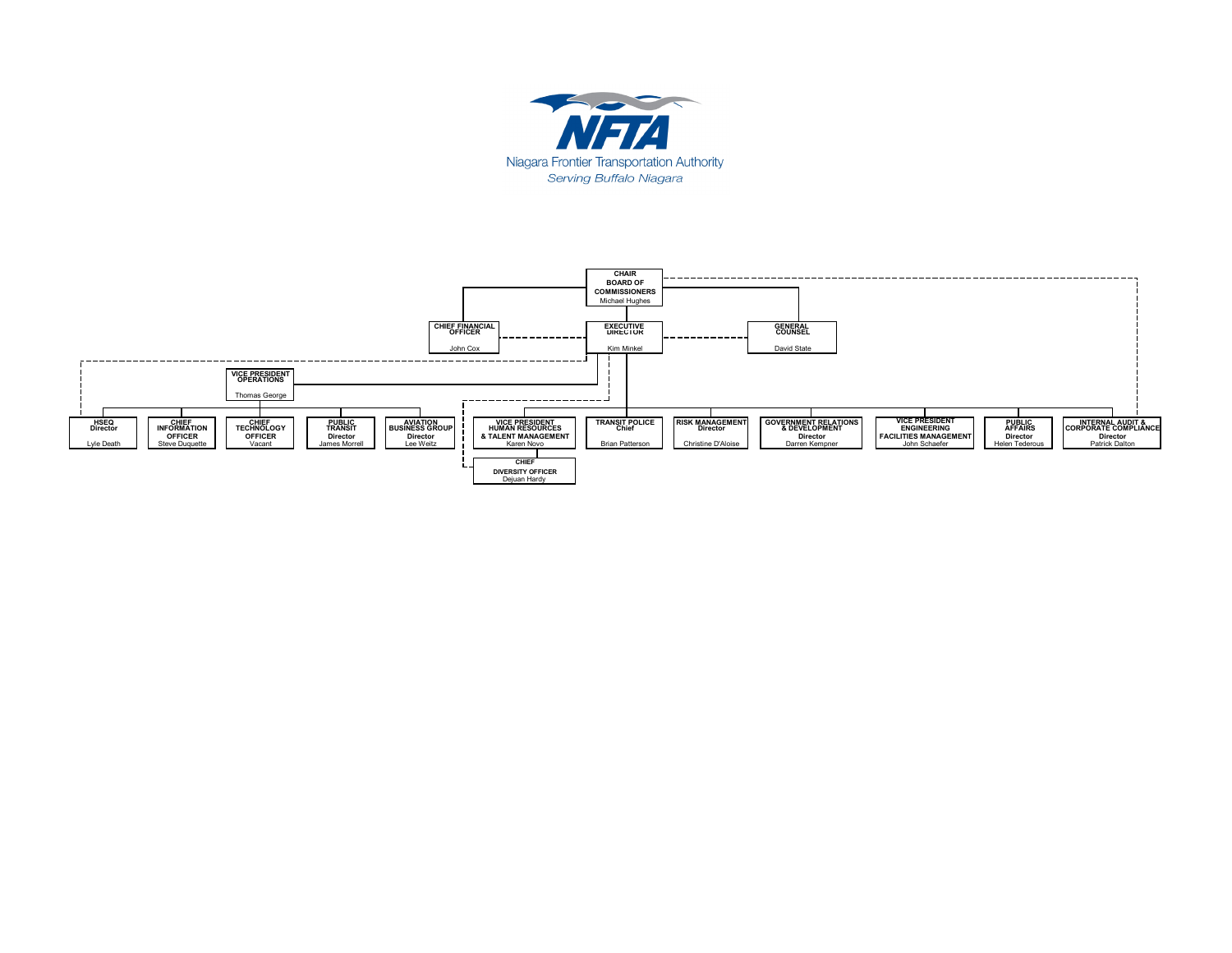Stephen Maziarz

**MANAGER ADMINISTRATION AND FINANCE**





*(ILA Local 1949)* 4 Employees

**FINANCIAL ANALYST** Diane Cattarin-Lemke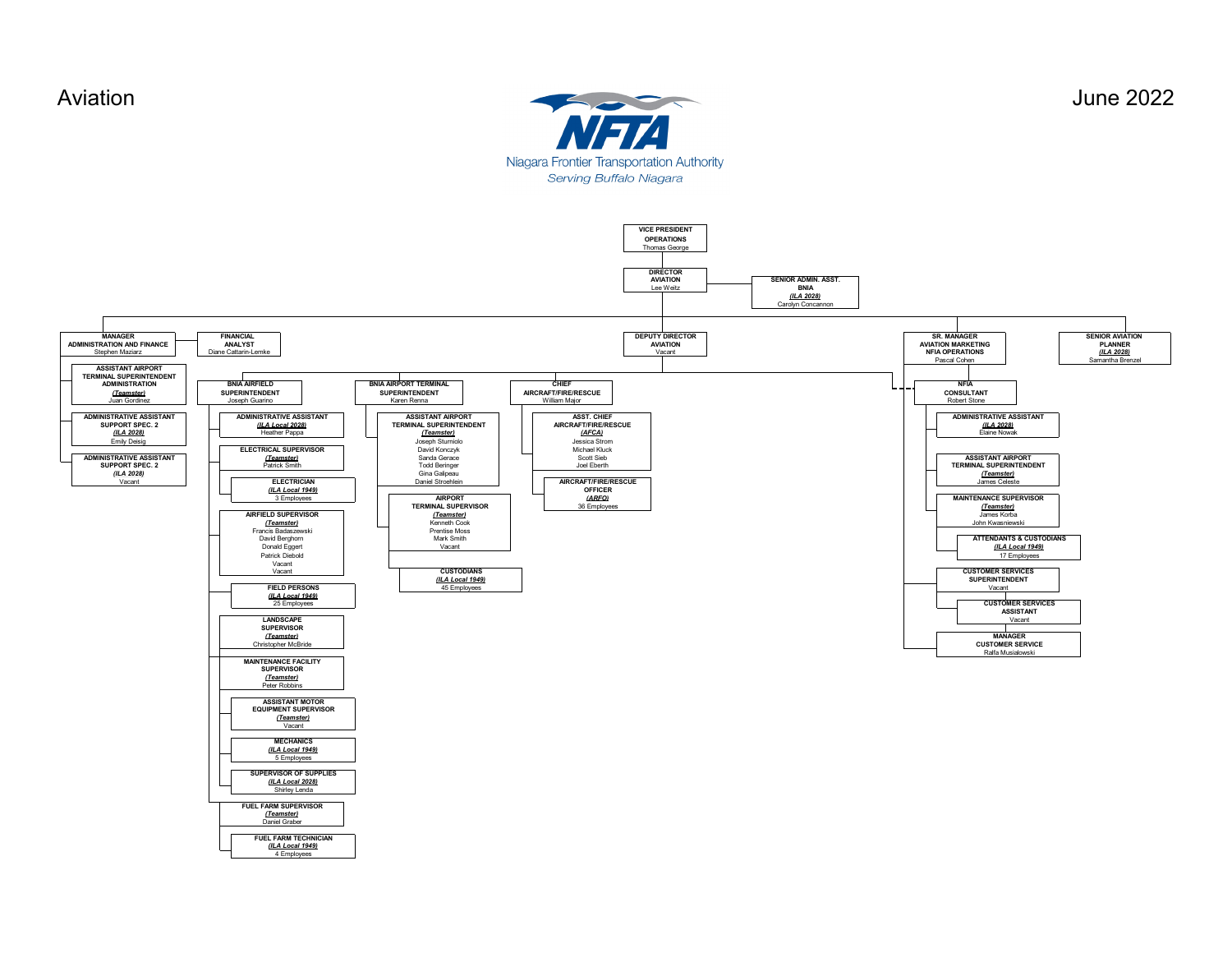

**ADMINISTRATIVE ASSISTANT** *(ILA Local 2028)* **DATA CONTROL CLERK** Barbara Whitte

Vacant *(ILA Local 2028)*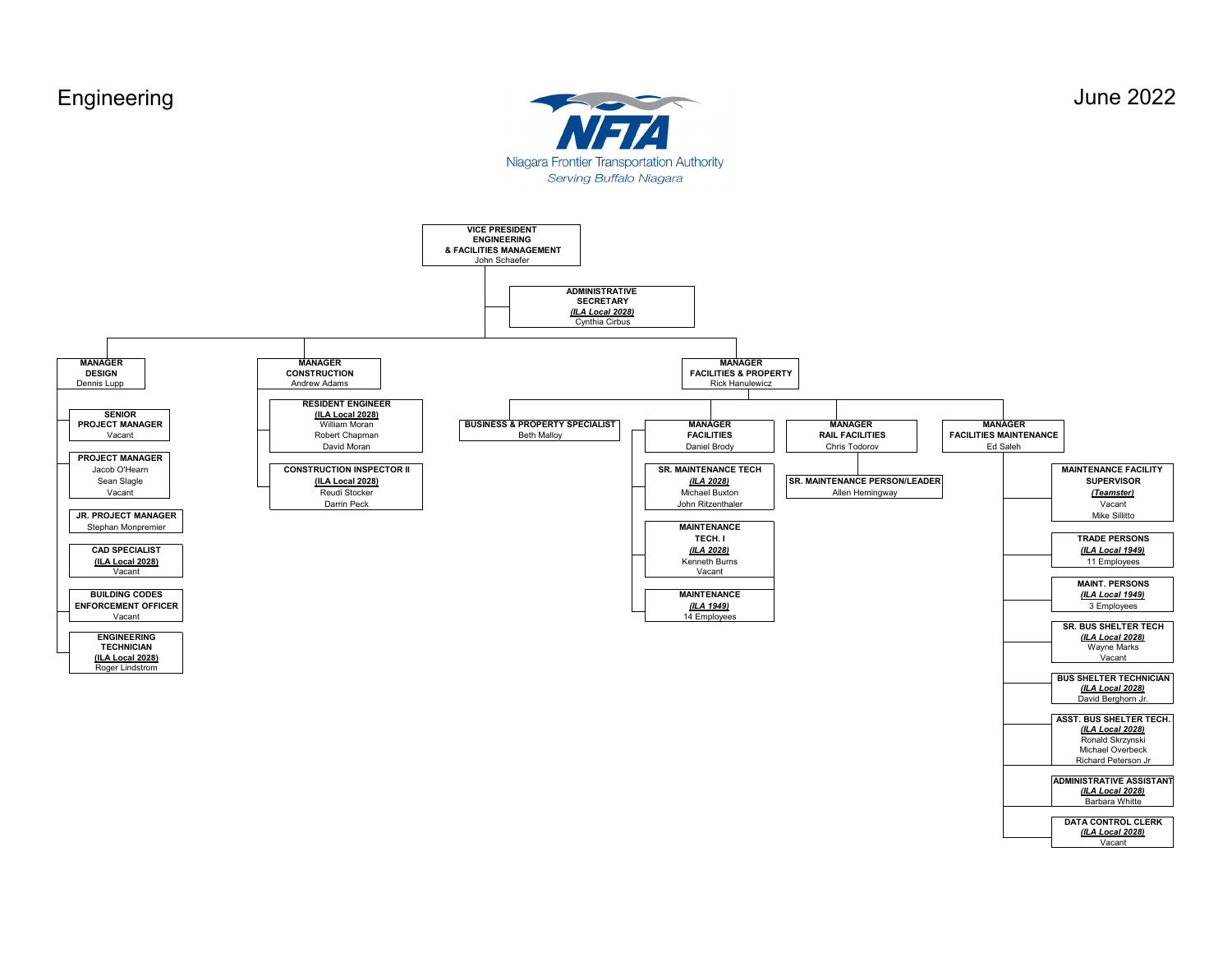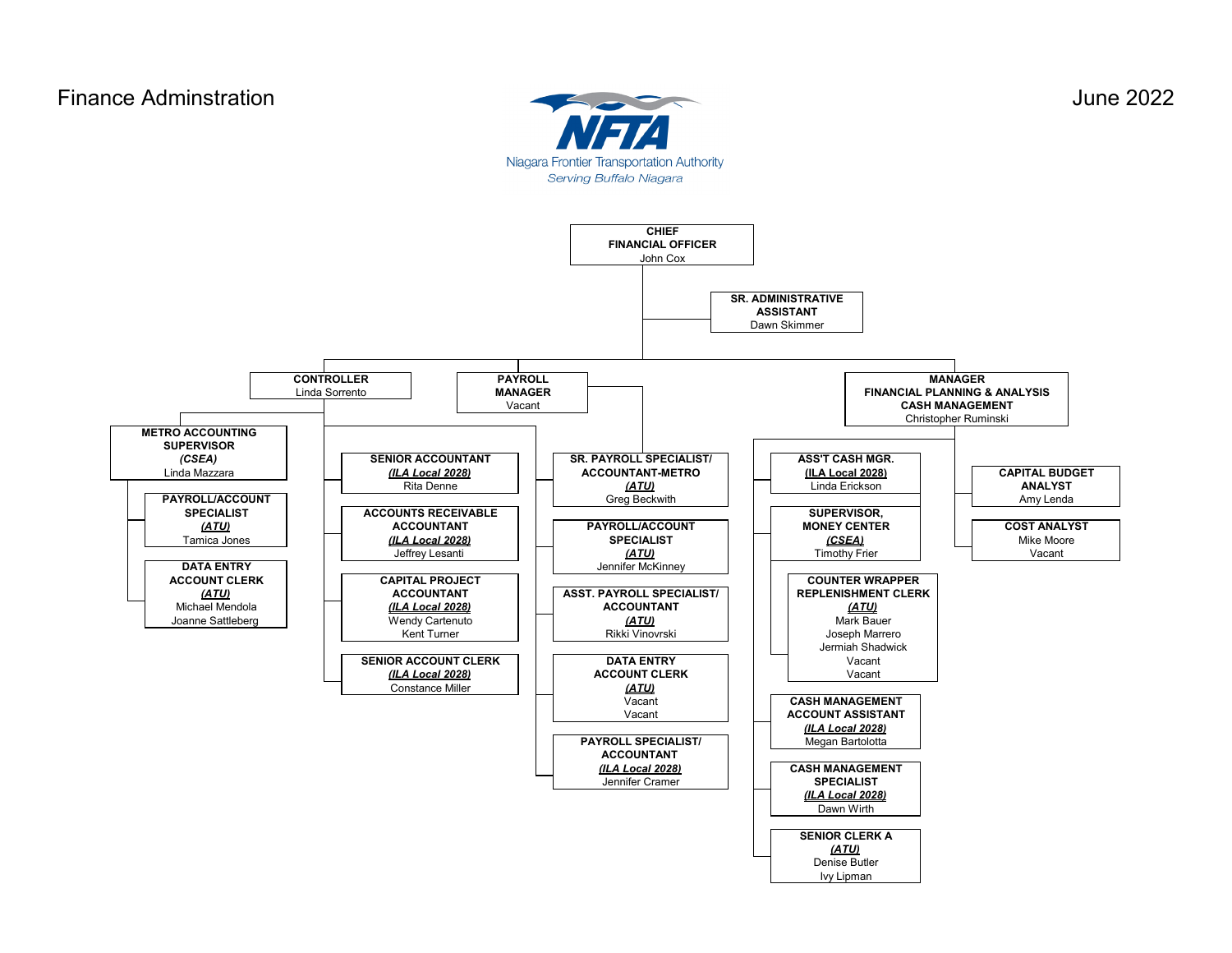General Counsel June 2022 Niagara Frontier Transportation Authority Serving Buffalo Niagara

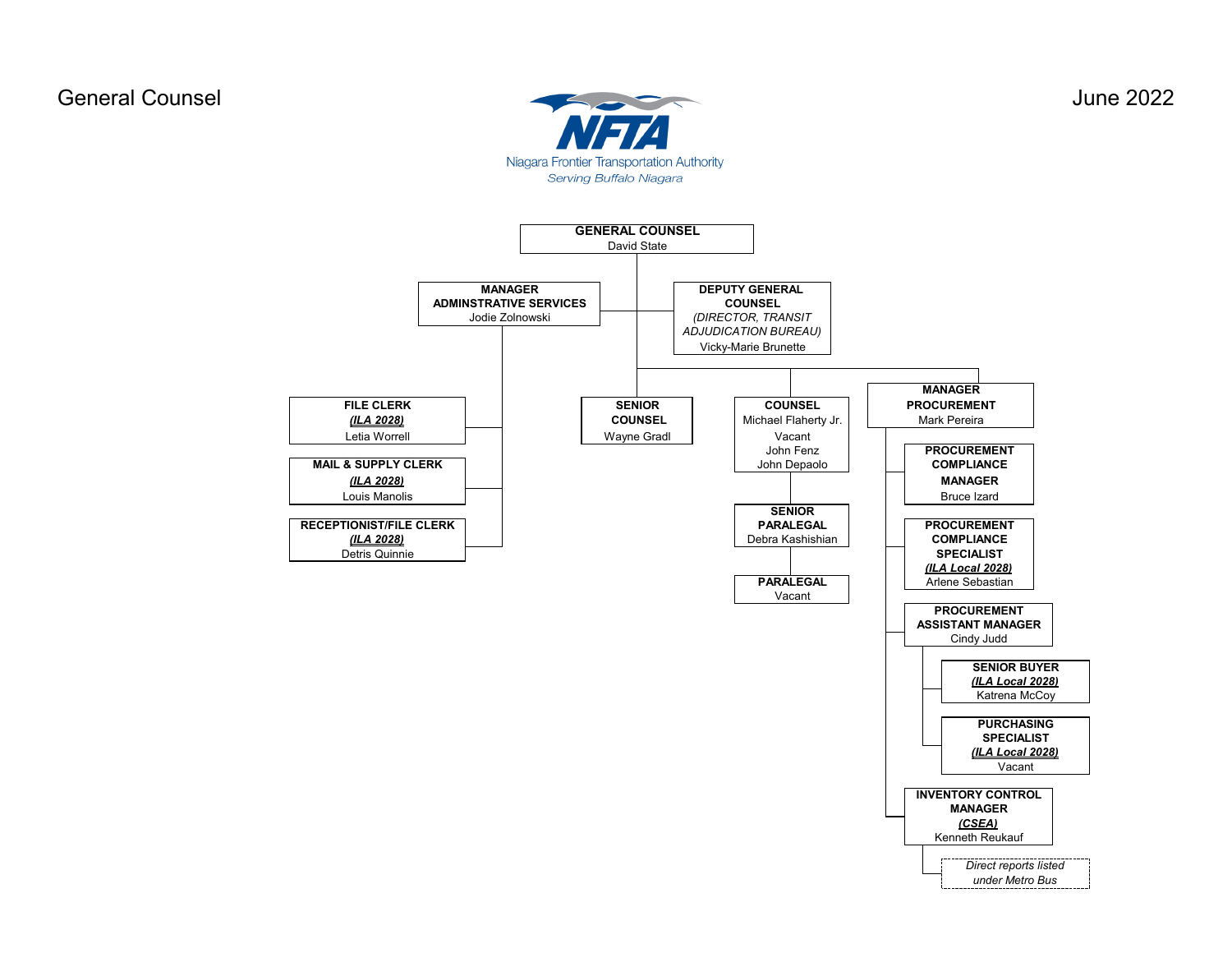

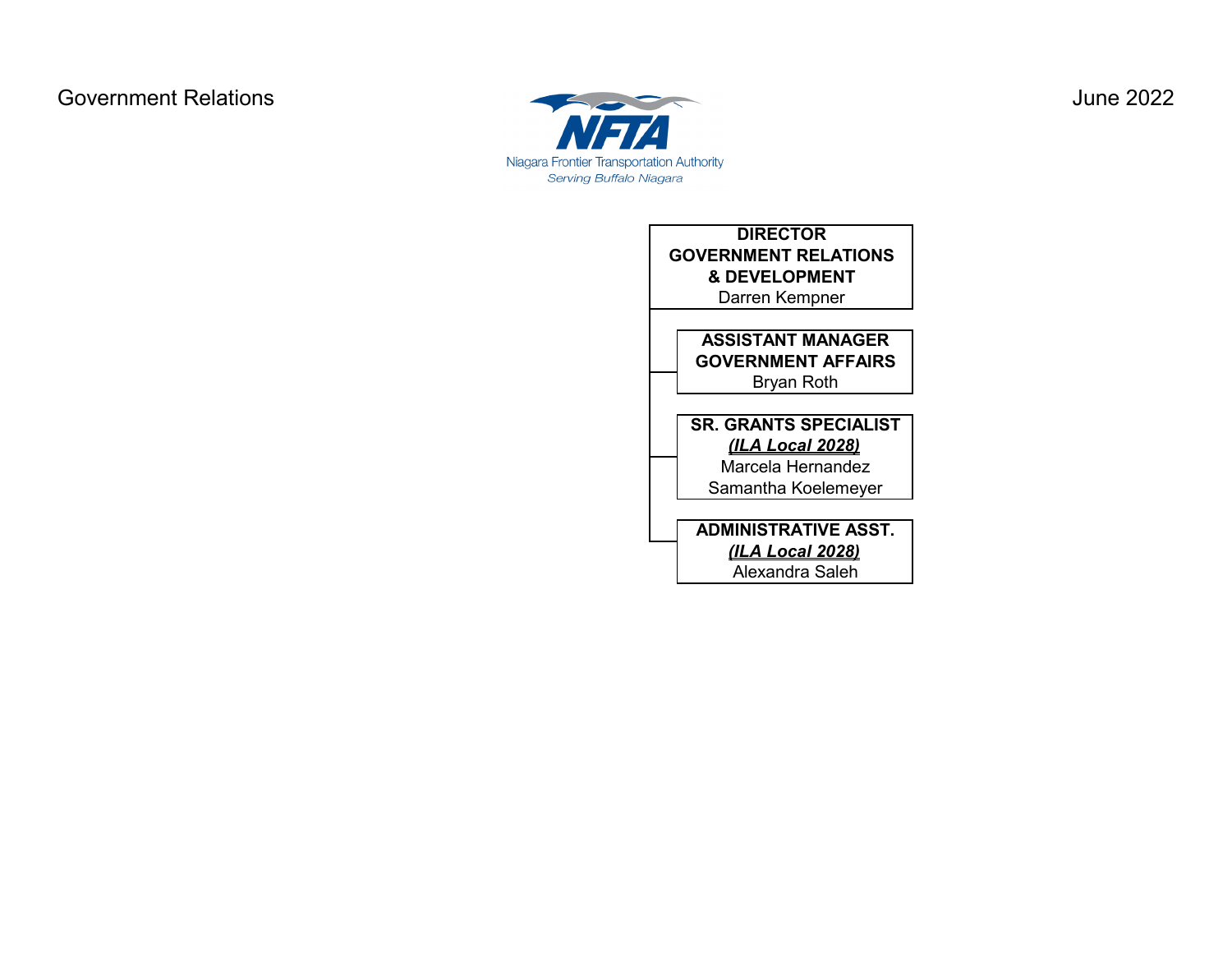

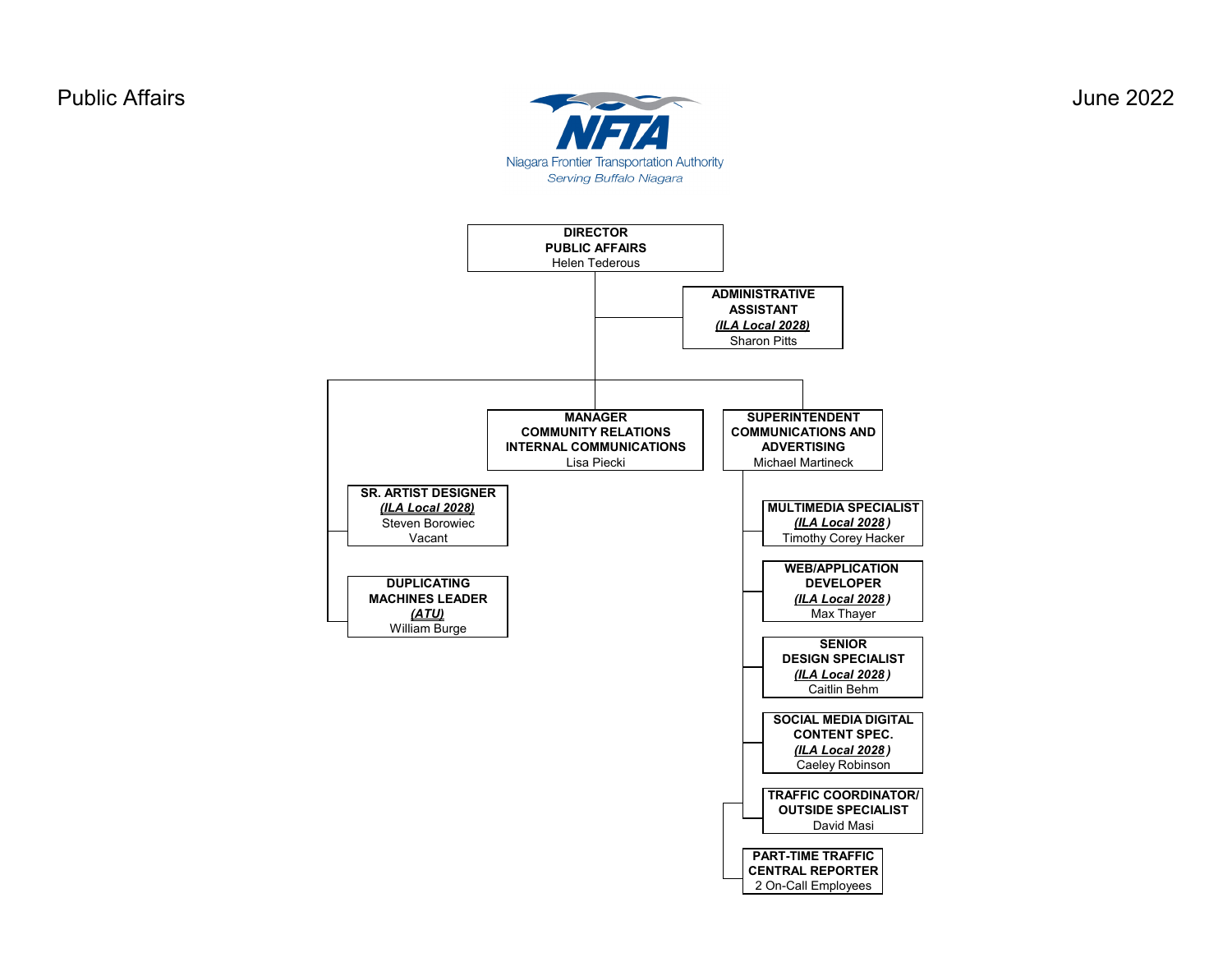

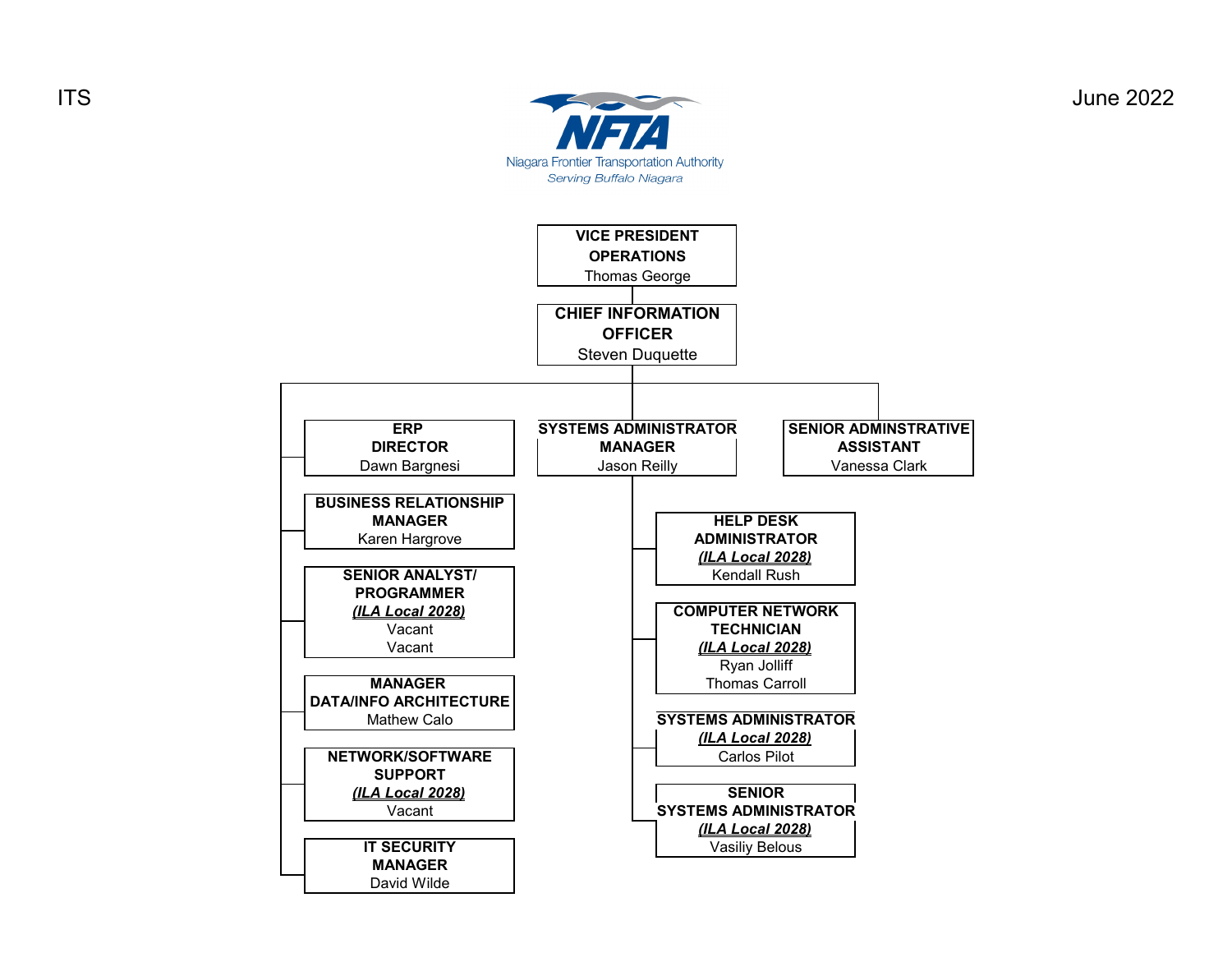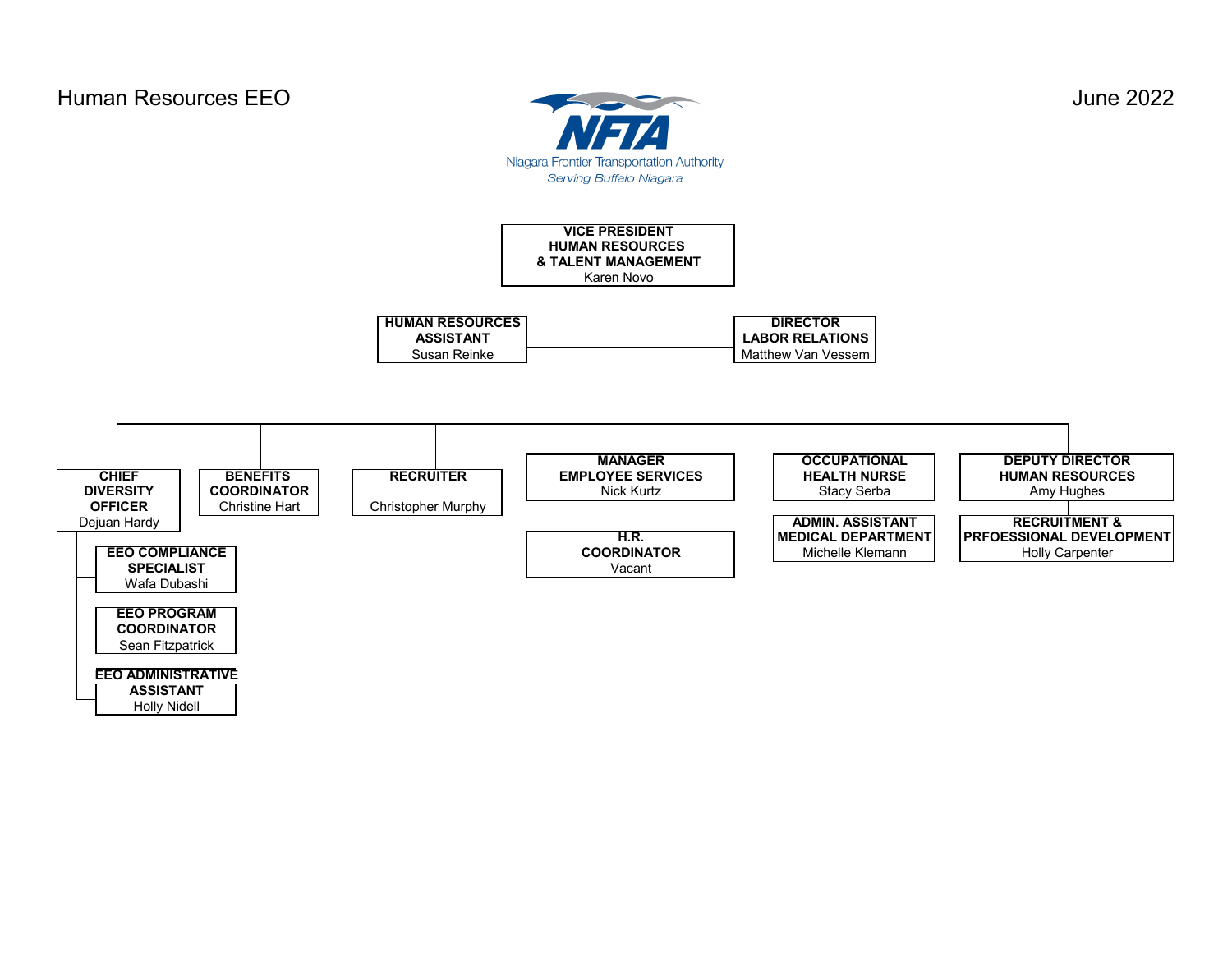

Patrick Dalton **DIRECTOR AUDIT & COMPLIANCE** Cynthia Boyce Boukou Karchefsky **INTERNAL AUDITOR**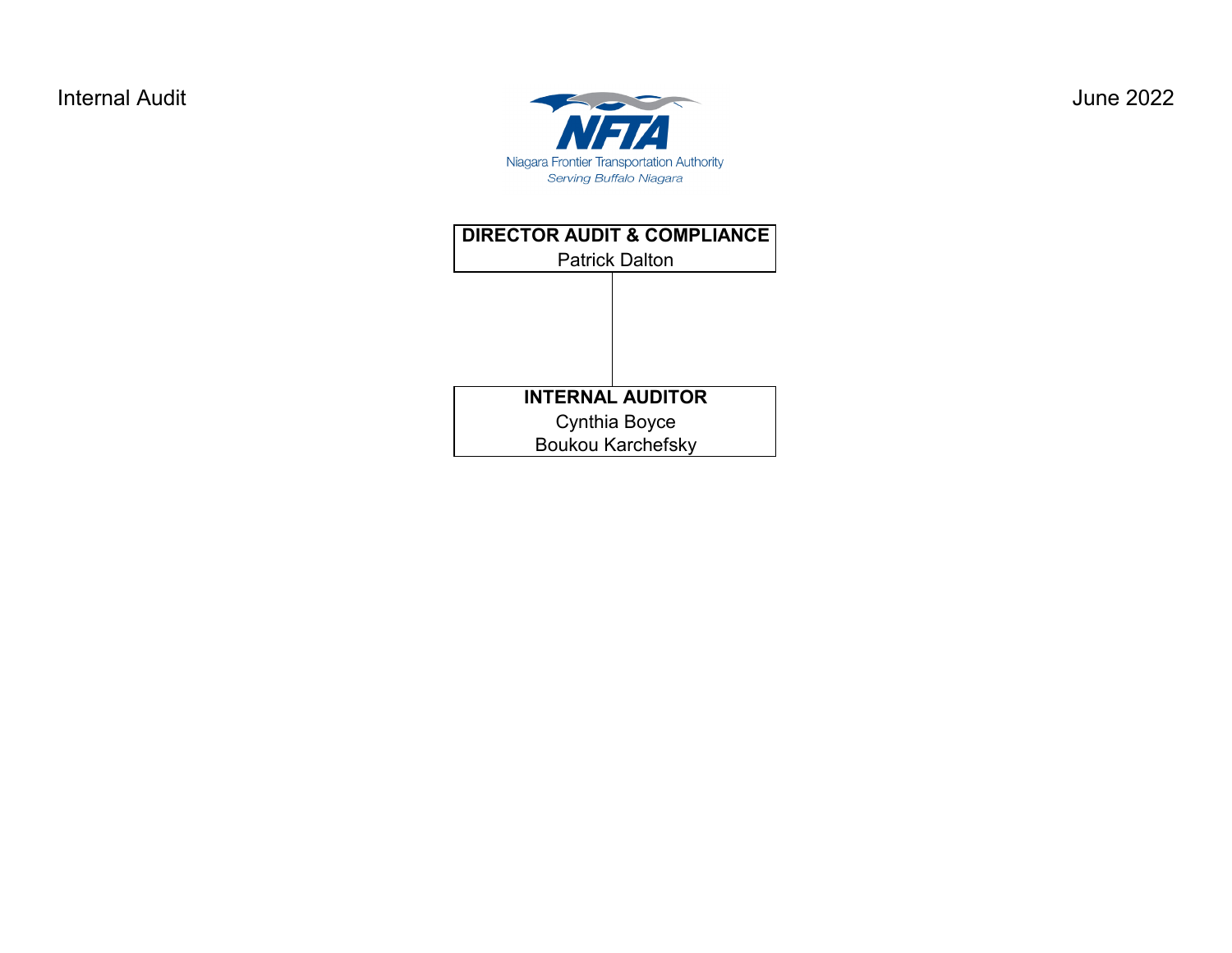

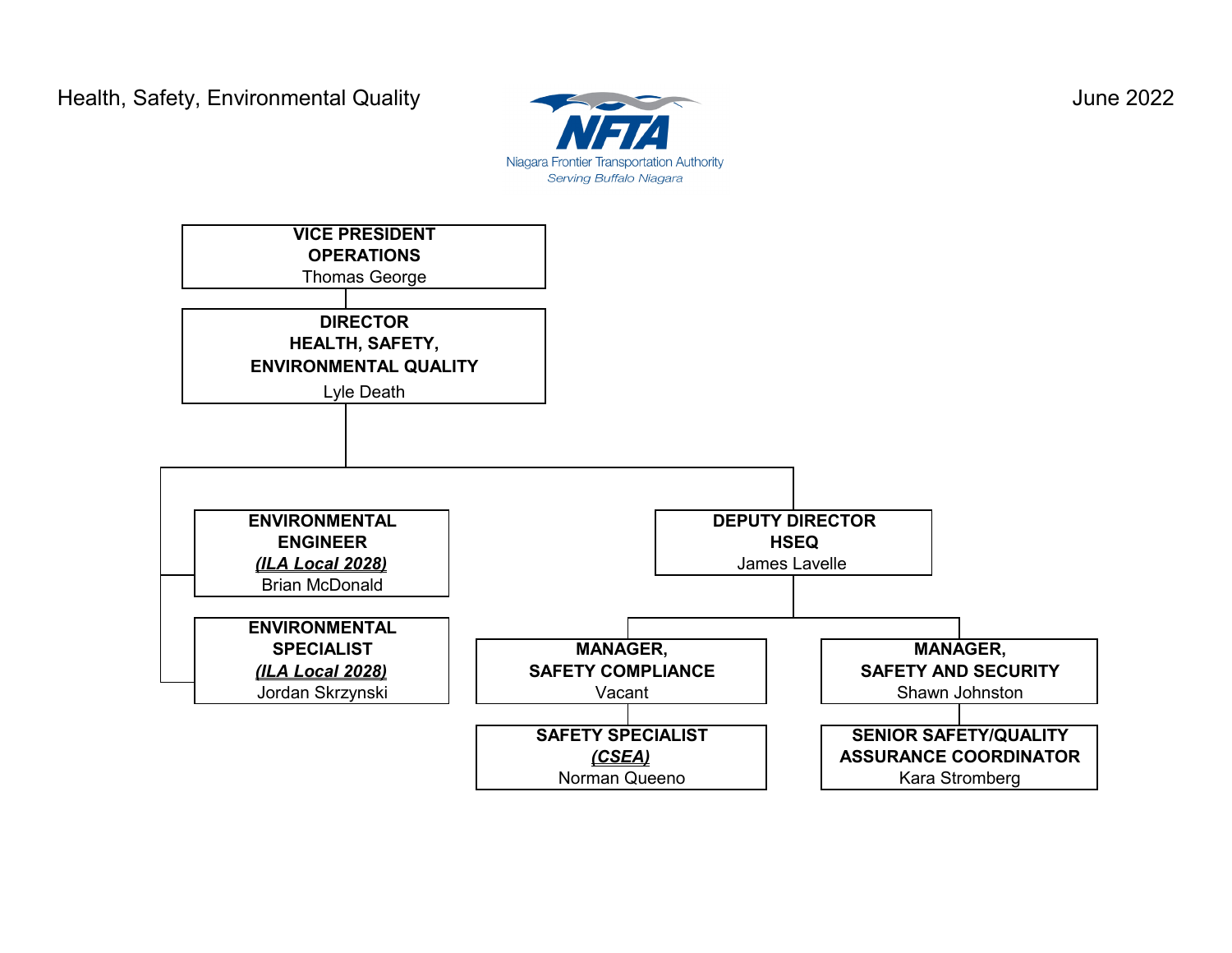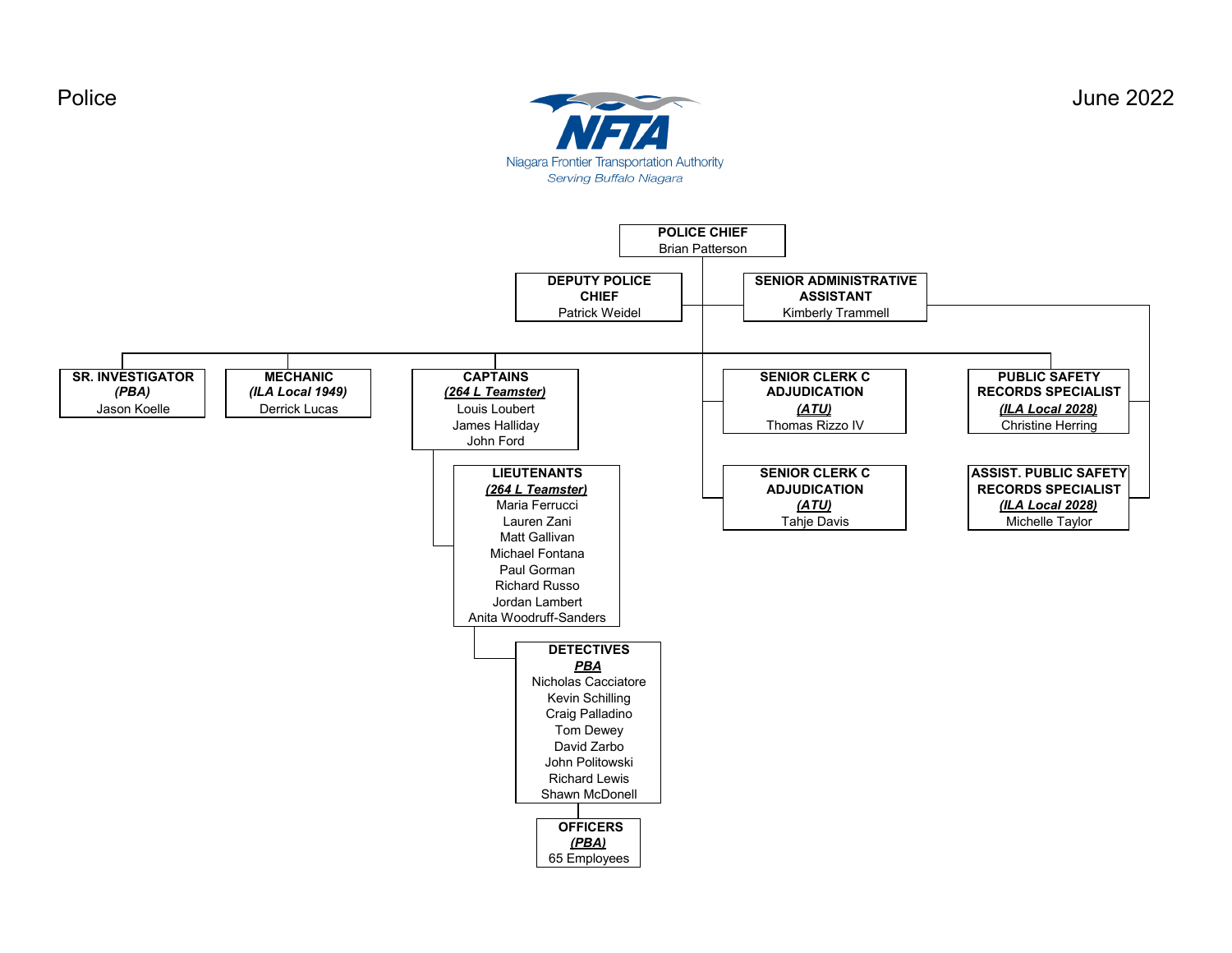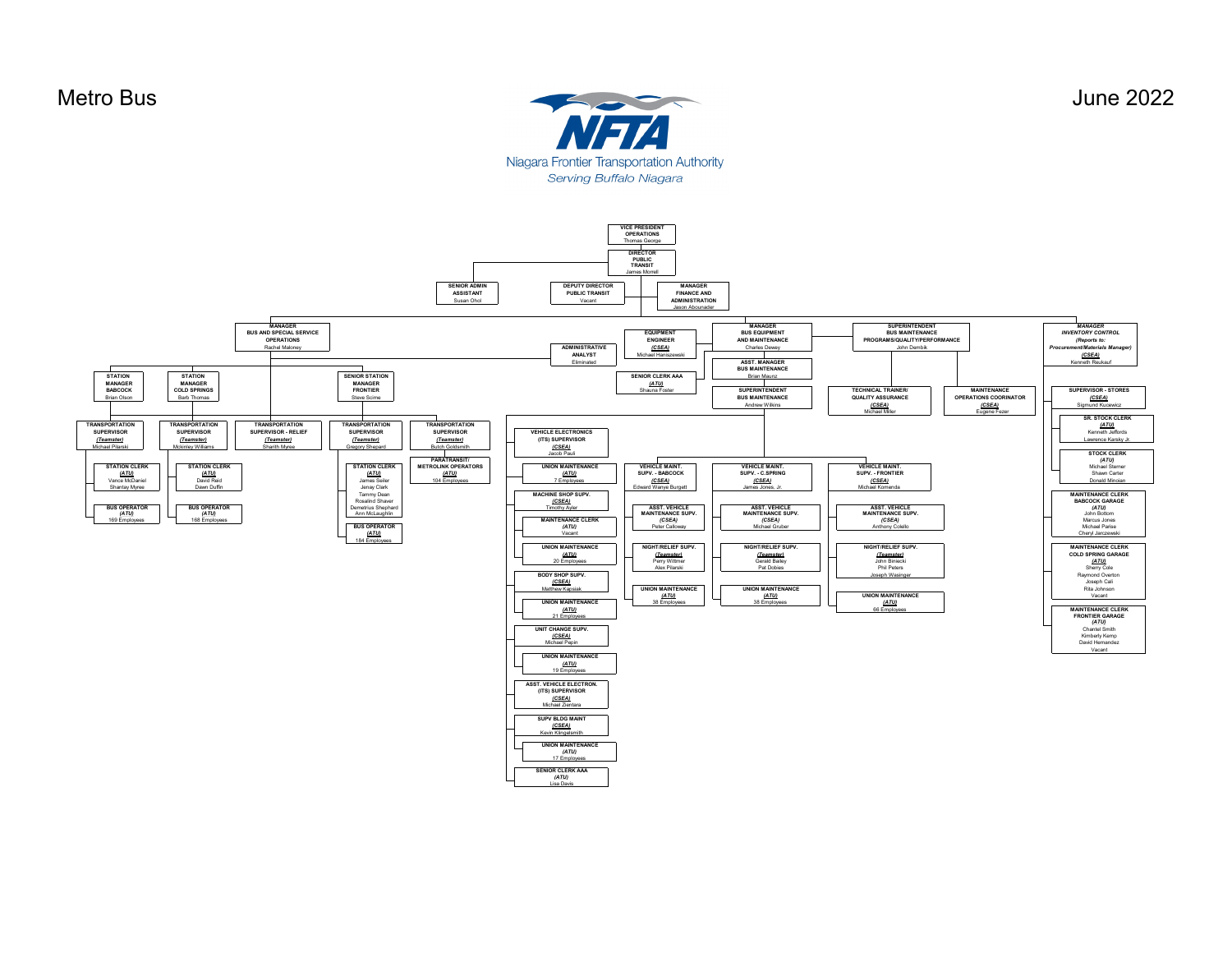

**VICE PRESIDENT OPERATIONS** Thomas George **DIRECTOR PUBLIC TRANSIT** mes Mo **DEPUTY DIRECTOR PUBLIC TRANSIT MANAGER FINANCE AND Vacant ADMINISTRATION** Jason Abounader **SR. ADMINISTRATIVE FINANCIAL & PERFORMANCE ASSISTANT DATA ANALYST** Susan Ohol Nicholas Jones **MANAGER MANAGER MANAGER MANAGER SERVICE PLANNING CUSTOMER RELATIONS TRANSPORTATION METRO BUS & RA FARE SYSTEMS SERVICES (See Attachments)** Robert Jones Crystal Edwards Christopher Cronin  $\blacksquare$ lliam **SUPERINTENDENT FARE SYSTEMS SUPERINTENDENT SUPERVISOR ASSISTANT MANAGER** Kristine Voight **SUGE PLANNING**<br>
Susan Fadel **CUSTOMER SERVICE**<br>
CSEA) **TRANSPORTATION** Susan Fadel *(CSEA)* **SPECIAL SERVICES SERVICES** Misael Hernandez **& SYSTEMS** William Prest **SERVICE** Christopher Kopera **SCHEDULER**<br>Jesse Durbin Patricia Wise **CUSTOMER SERVICE**<br> **ELEAD BUS CONTROLLER/ PARATRANSIT**<br>
SUPERVISOR<br>
SUPERVISOR<br>
SUPERVISOR<br>
CONTROLLER  $\blacksquare$   $\blacksquare$   $\blacksquare$   $\blacksquare$   $\blacksquare$   $\blacksquare$   $\blacksquare$   $\blacksquare$   $\blacksquare$   $\blacksquare$   $\blacksquare$   $\blacksquare$   $\blacksquare$   $\blacksquare$   $\blacksquare$   $\blacksquare$   $\blacksquare$   $\blacksquare$   $\blacksquare$   $\blacksquare$   $\blacksquare$   $\blacksquare$   $\blacksquare$   $\blacksquare$   $\blacksquare$   $\blacksquare$   $\blacksquare$   $\blacksquare$   $\blacksquare$   $\blacksquare$   $\blacksquare$   $\blacksquare$ **SPECIAL SERVICES SCHEDULE CLERK A** *(ATU) (Teamster) (Teamster) (ATU)* Vacant Tremaine Cason Vacant John Walker Courtney Crosby Tom Himmelsbach **ADMINISTRATIVE** Jason Jones Alexis Smith **BUSINESS** Maria Logan **BUS SUPERVISOR SUPPORT SPECIALIST** Michelle Oliver . . . . . . . .<br>nuel Sam ste Kubisty **DEVELOPMENT** Barbara Price *(Teamster)* Enrique Pereira **MANAGER** Samuel Herdon (Gary Nervo Roderick Bonner Samuel Herdon) (Gary Nervo Roderick Bonner Samuel Herdon) (Samuel Herdon **ADMIN. ASSOCIATE** Gary Bennett **Yaniz Santana-Garcia | ADMIN. ASSOCIATE** | | Michael Cichon | | **TRANSPORTATION** | Marc Blue Marc Blue Clarence Brown<br>Vacant **SPECIAL SERVICES** Joseph Cipolla<br>
Daniel Deschenes<br>
Daniel Deschenes<br> **CATU** Tara Wrobe *(ATU)* PLANNING | | Vacant | *| ATU)* | Daniel Deschenes | *(ATU)* **PROJECT**<br> **MANAGER**<br> **MANAGER**<br> **MANAGER**<br> **TYPIST CLERK A**<br> **CATU** dia Beni sa Man **PROJECT** | Howard Handley | Claudia Benitez | Howard Handley Howard Handley John Helms Jeffrey Amplement *(ATU)* **SENIOR CLERK C** Antoine Moore<br>Mark Jones<br>Pamela Reid Vacant I - I - *(ATU)* | II - Mark Jones *(ATU)* Rachel Young **SENIOR TRANSPORTATION** Pamela Reid **PLANNER**  $\vert$  **Thomas Rizzo** Nadine Chalmers **SPECIALIST** Samuel Shaffer *(ATU)* April Delany **SERVICE PLANNING** Justo Galarza Vacant **SPECIALIST** Edwin Jones Jeanette Clemons **BUS CONTROLLER**<br> *Teamster*<br>
Luis Rodriguez **TRANSPORTATION** *(Teamster)* **PLANNER** and the contract of the contract of the contract of the contract of the contract of the contract of the contract of the contract of the contract of the contract of the contract of the contract of the contract of cholas Mil Jessica Maldonado Eric Wilkie **SENIOR** Jose Galarza **DATA ANALYST RAIL SUPERVISOR** *(Teamster)* **DATA ANALYST** Anthony McKibben Kelsey Towne Robert Forster Vacant **TRAFFIC CHECKER**  Jose Ramirez **CLERKS** Francisco Ramos *(ATU)* Vacant John Lainis **RAIL CONTROLLER**  Lydia Moore Vacant *(Teamster)* Vacant Photo in the Mark Majewicz (with the Mark Majewicz of the Mark Majewicz of the Mark Majewicz of the Mark Majewicz of the Mark Majewicz of the Mark Majewicz of the Mark Majewicz of the Mark Majewicz of the Mark Majew Vacant Kenneth Gorney National Company of the School of the School of the School of the School of School of the School of School of School of School of School of School of School of School of School of School of School of Vacant Alex Schultz Christopher McAndrew **SENIOR CLERK A** Christine Rogers-Madding *(ATU)* David Nichols<br>David Nichols<br>Roosevelt Mitchell Vacant Roosevelt Mitchell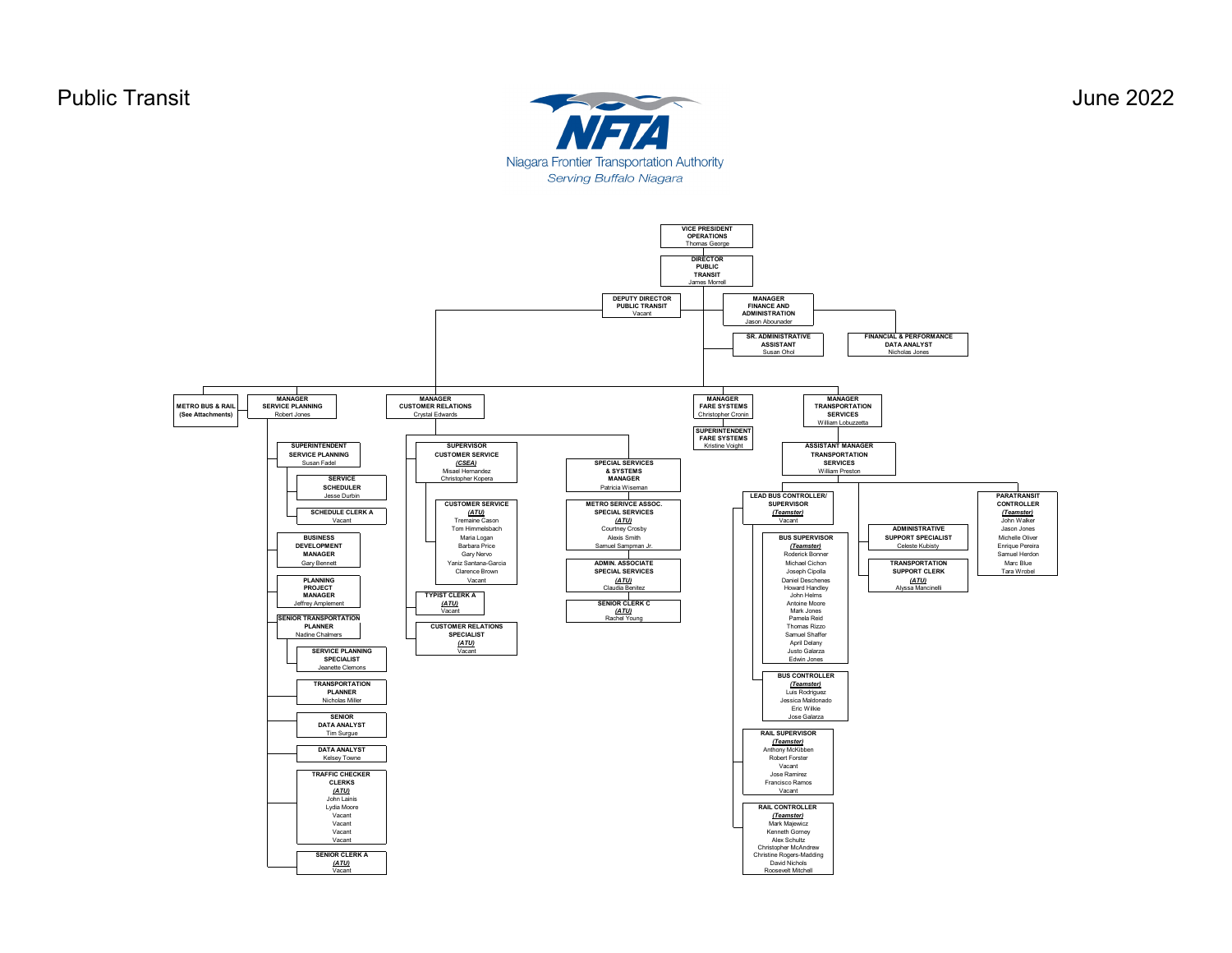Metro Rail June 2022 Niagara Frontier Transportation Authority Serving Buffalo Niagara